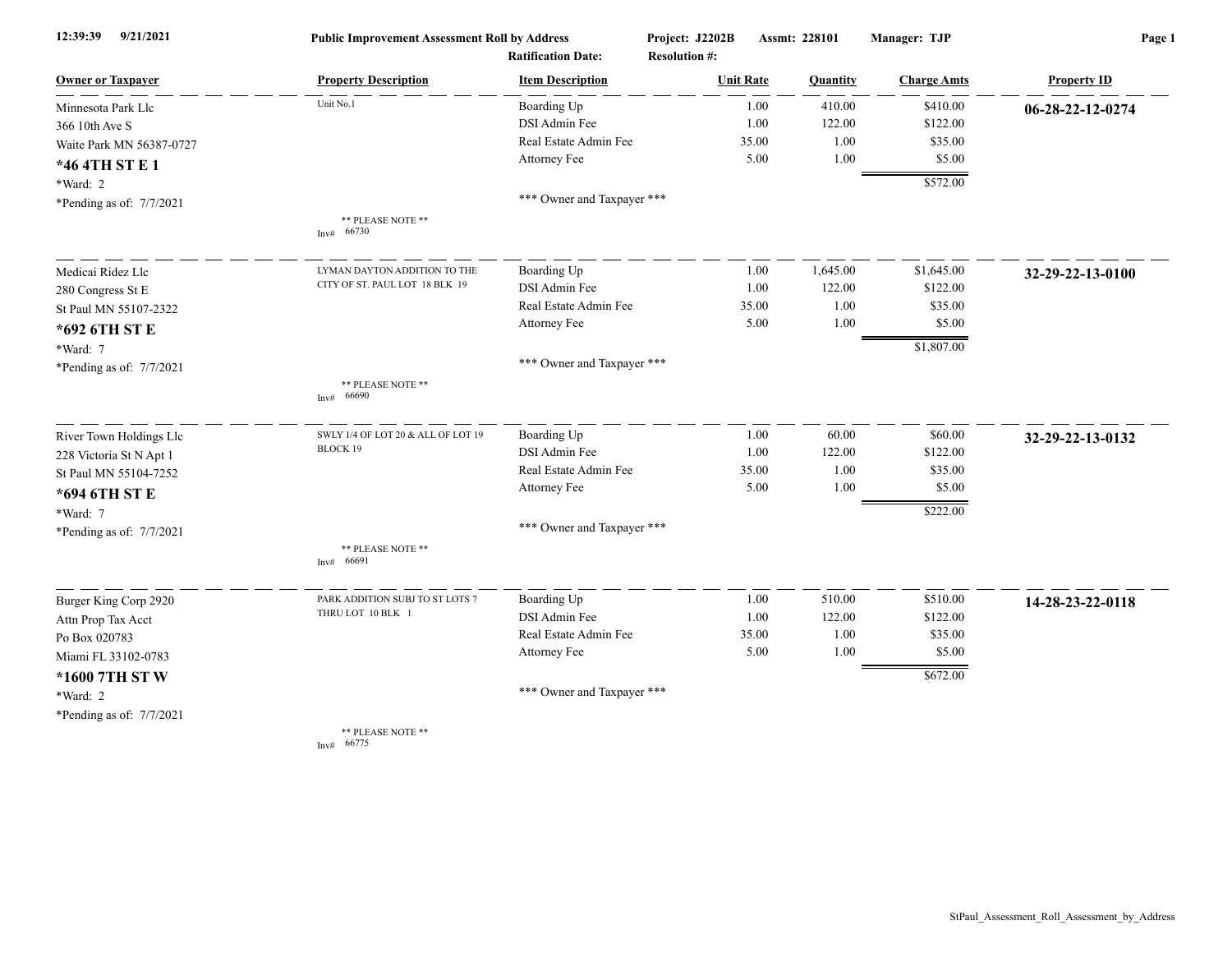| 12:39:39<br>9/21/2021        | <b>Public Improvement Assessment Roll by Address</b>         |                            | Project: J2202B      | Assmt: 228101 | Manager: TJP       | Page 2             |  |
|------------------------------|--------------------------------------------------------------|----------------------------|----------------------|---------------|--------------------|--------------------|--|
|                              | <b>Ratification Date:</b>                                    |                            | <b>Resolution #:</b> |               |                    |                    |  |
| <b>Owner or Taxpayer</b>     | <b>Property Description</b>                                  | <b>Item Description</b>    | <b>Unit Rate</b>     | Quantity      | <b>Charge Amts</b> | <b>Property ID</b> |  |
| 286 Real Estate Holdings Llc | RICE AND IRVINES ADDITION BLKS                               | Boarding Up                | 1.00                 | 140.00        | \$140.00           | 06-28-22-23-0048   |  |
| 258 7th St W                 | 26 THRU 41 46 THRU 53 EX NWLY 2O                             | DSI Admin Fee              | 1.00                 | 122.00        | \$122.00           |                    |  |
| St Paul MN 55102-2523        | FT FOR ST A TRACT COMPOSED OF<br>FOL LOT 8 BLK 28 DAYTON AND | Real Estate Admin Fee      | 35.00                | 1.00          | \$35.00            |                    |  |
| *286 7TH ST W                | IRVINES ADD AND IN SD RICE AND                               | Attorney Fee               | 5.00                 | 1.00          | \$5.00             |                    |  |
| *Ward: 2                     | IRVINES ADD LOT 8 BLK 28                                     |                            |                      |               | \$302.00           |                    |  |
| *Pending as of: 7/7/2021     |                                                              | *** Owner and Taxpayer *** |                      |               |                    |                    |  |
|                              | ** PLEASE NOTE **<br>Inv# 66790                              |                            |                      |               |                    |                    |  |
| Allen R Kremer Trustees      | ROBERTS & RANDALL'S ADDITION                                 | Boarding Up                | 1.00                 | 390.00        | \$390.00           | 31-29-22-43-0057   |  |
| Crystal N Kremer Trustees    | TO ST. PAUL NWLY 52 50/100 FT OF                             | DSI Admin Fee              | 1.00                 | 122.00        | \$122.00           |                    |  |
| 2829 Coolidge St Ne          | SWLY 84 FT OF LOTS 6 AND LOT 7<br><b>BLK</b> 15              | Real Estate Admin Fee      | 35.00                | 1.00          | \$35.00            |                    |  |
| St Anthony MN 55418-0528     |                                                              | Attorney Fee               | 5.00                 | 1.00          | \$5.00             |                    |  |
| *126 9TH ST E                |                                                              |                            |                      |               | \$552.00           |                    |  |
| *Ward: 2                     |                                                              | *** Owner and Taxpayer *** |                      |               |                    |                    |  |
| *Pending as of: 7/7/2021     |                                                              |                            |                      |               |                    |                    |  |
|                              | ** PLEASE NOTE **<br>66746<br>Inv#                           |                            |                      |               |                    |                    |  |
| Boua Koua Yang               | OTTO'S SUBDIVISION OF BLOCK 105                              | Boarding Up                | 1.00                 | 770.00        | \$770.00           | 33-29-22-22-0130   |  |
| 4836 S 187th Ave             | OF LYMAN DAYTON'S ADDITION TO<br>ST. PAUL LOT 3 BLK 105      | DSI Admin Fee              | 1.00                 | 122.00        | \$122.00           |                    |  |
| Tulsa OK 74134-7203          |                                                              | Real Estate Admin Fee      | 35.00                | 1.00          | \$35.00            |                    |  |
| *866 BEECH ST                |                                                              | Attorney Fee               | 5.00                 | 1.00          | \$5.00             |                    |  |
| *Ward: 7                     |                                                              |                            |                      |               | \$932.00           |                    |  |
| *Pending as of: $7/7/2021$   |                                                              | *** Owner and Taxpayer *** |                      |               |                    |                    |  |
|                              | ** PLEASE NOTE **<br>66909<br>Inv#                           |                            |                      |               |                    |                    |  |
| Jonathon G Stein             | FAIRVIEW ADDITION LOT 11 BLK 7                               | Boarding Up                | 1.00                 | 60.00         | \$60.00            | 29-29-22-24-0074   |  |
| 1034 Bradley St              |                                                              | DSI Admin Fee              | 1.00                 | 122.00        | \$122.00           |                    |  |
| St Paul MN 55130-3802        |                                                              | Real Estate Admin Fee      | 35.00                | 1.00          | \$35.00            |                    |  |
| *1034 BRADLEY ST             |                                                              | Attorney Fee               | 5.00                 | 1.00          | \$5.00             |                    |  |
| *Ward: 5                     |                                                              |                            |                      |               | \$222.00           |                    |  |
| *Pending as of: 7/7/2021     |                                                              | *** Owner and Taxpayer *** |                      |               |                    |                    |  |
|                              | ** PLEASE NOTE **<br>Inv# 66864                              |                            |                      |               |                    |                    |  |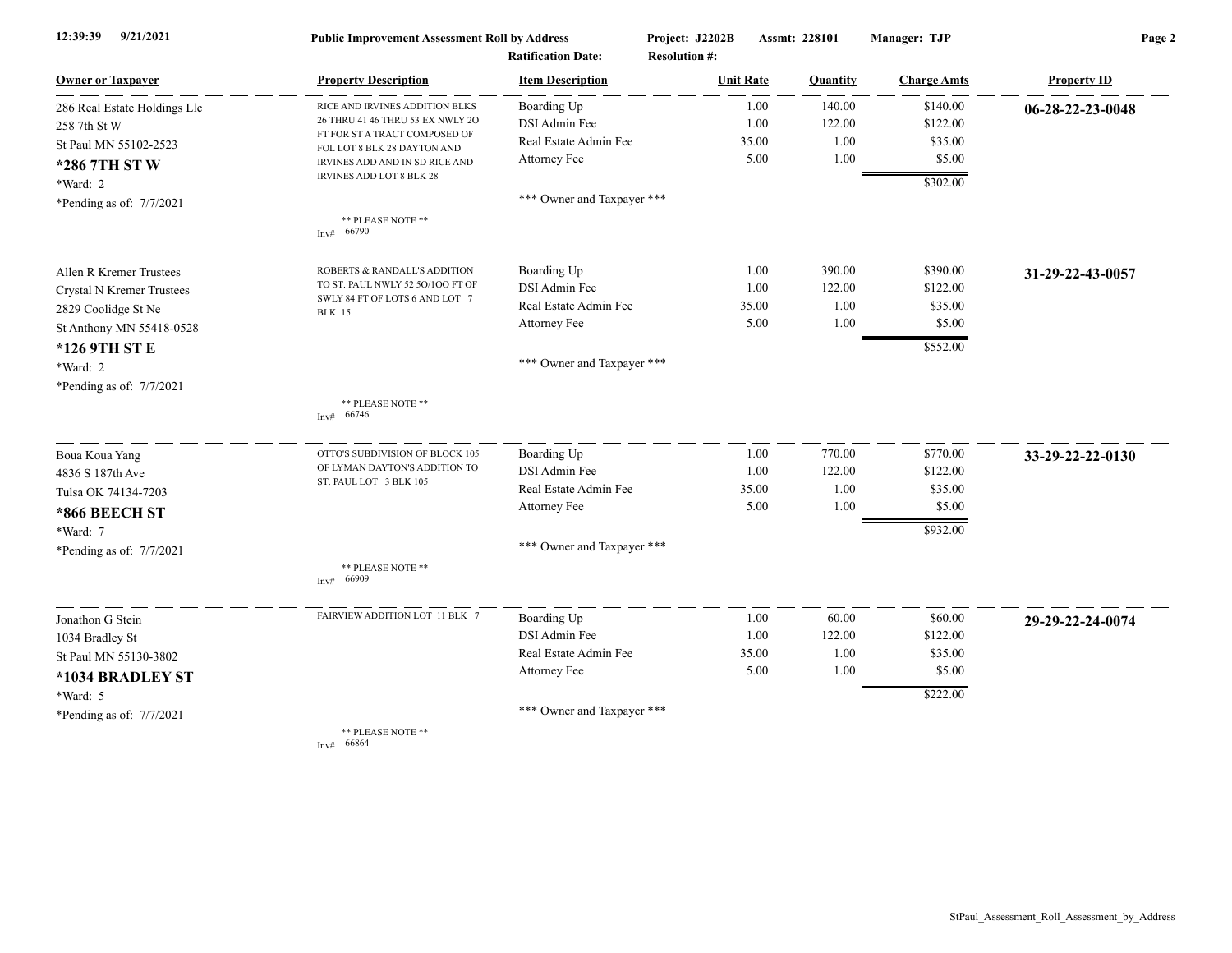| 9/21/2021<br>12:39:39     | <b>Public Improvement Assessment Roll by Address</b><br><b>Ratification Date:</b> |                            | Project: J2202B<br><b>Resolution #:</b> | Assmt: 228101  | Manager: TJP       | Page 3             |
|---------------------------|-----------------------------------------------------------------------------------|----------------------------|-----------------------------------------|----------------|--------------------|--------------------|
| <b>Owner or Taxpayer</b>  | <b>Property Description</b>                                                       | <b>Item Description</b>    | <b>Unit Rate</b>                        | Quantity       | <b>Charge Amts</b> | <b>Property ID</b> |
| Sibet Renovations Llc     | BRUNSONS ADDITION PART BLK 1                                                      | Boarding Up                |                                         | 1.00<br>260.00 | \$260.00           | 32-29-22-24-0025   |
| 9950 Troy Ln N            | AND ALL OF 2 THRU 12 N 1/2 OF S 2/3                                               | DSI Admin Fee              |                                         | 1.00<br>122.00 | \$122.00           |                    |
| Maple Grove MN 55311-1387 | OF LOTS 5 AND LOT 6 BLK 2                                                         | Real Estate Admin Fee      |                                         | 35.00          | 1.00<br>\$35.00    |                    |
| *594 BRUNSON ST           |                                                                                   | Attorney Fee               |                                         | 5.00           | 1.00<br>\$5.00     |                    |
| *Ward: 5                  |                                                                                   |                            |                                         |                | \$422.00           |                    |
| *Pending as of: 7/7/2021  |                                                                                   | *** Owner and Taxpayer *** |                                         |                |                    |                    |
|                           | ** PLEASE NOTE **<br>Inv# 66832                                                   |                            |                                         |                |                    |                    |
| Joseph Ryan               | ARLINGTON HILLS ADDITION TO ST.                                                   | Boarding Up                |                                         | 330.00<br>1.00 | \$330.00           | 29-29-22-41-0046   |
| 706 Case Ave              | PAUL 40/45 THRU 49 LOT 8 BLK 23                                                   | DSI Admin Fee              |                                         | 1.00<br>122.00 | \$122.00           |                    |
| St Paul MN 55106-3704     |                                                                                   | Real Estate Admin Fee      |                                         | 35.00          | 1.00<br>\$35.00    |                    |
| *706 CASE AVE             |                                                                                   | Attorney Fee               |                                         | 5.00           | 1.00<br>\$5.00     |                    |
| *Ward: 6                  |                                                                                   |                            |                                         |                | \$492.00           |                    |
| *Pending as of: 7/7/2021  |                                                                                   | *** Owner and Taxpayer *** |                                         |                |                    |                    |
|                           | ** PLEASE NOTE **<br>66872<br>Inv#                                                |                            |                                         |                |                    | ***ESCROW***       |
| City Of St Paul           | SECTION 35 TOWN 29 RANGE 22 VAC                                                   | Boarding Up                |                                         | 730.00<br>1.00 | \$730.00           | 35-29-22-42-0010   |
| Parks And Recreation      | ST ACCRUING AND FOL, EX THE S                                                     | DSI Admin Fee              |                                         | 1.00<br>122.00 | \$122.00           | *** EXEMPT***      |
| 25 4th St W Suite 1000    | 295.5 FT OF THE N 685.67 FT OF W 404<br>FT OF E 1/2 OF NW 1/4 OF SE 1/4 PART      | Real Estate Admin Fee      |                                         | 35.00          | \$35.00<br>1.00    |                    |
| St Paul MN 55102-1692     | N OF S LINE OF WILSON AVE AND                                                     | Attorney Fee               |                                         | 5.00           | 1.00<br>\$5.00     |                    |
| *2090 CONWAY ST           | WLY AND NWLY OF SUN-RAY                                                           |                            |                                         |                | \$892.00           |                    |
| *Ward: 7                  |                                                                                   | *** Owner and Taxpayer *** |                                         |                |                    |                    |
| *Pending as of: 7/7/2021  |                                                                                   |                            |                                         |                |                    |                    |
|                           | ** PLEASE NOTE **<br>66817<br>Inv#                                                |                            |                                         |                |                    |                    |
| Esso Apartments Llc       | BROOKVALE LOT 8                                                                   | Boarding Up                |                                         | 1.00<br>310.00 | \$310.00           | 30-29-22-14-0022   |
| 3328 E Lake St            |                                                                                   | DSI Admin Fee              |                                         | 122.00<br>1.00 | \$122.00           |                    |
| Minneapolis MN 55406-2032 |                                                                                   | Real Estate Admin Fee      |                                         | 35.00          | 1.00<br>\$35.00    |                    |
| *306 COOK AVE E           |                                                                                   | Attorney Fee               |                                         | 5.00           | 1.00<br>\$5.00     |                    |
| *Ward: 5                  |                                                                                   |                            |                                         |                | \$472.00           |                    |
| *Pending as of: 7/7/2021  |                                                                                   | *** Owner and Taxpayer *** |                                         |                |                    |                    |
|                           | ** PLEASE NOTE **                                                                 |                            |                                         |                |                    |                    |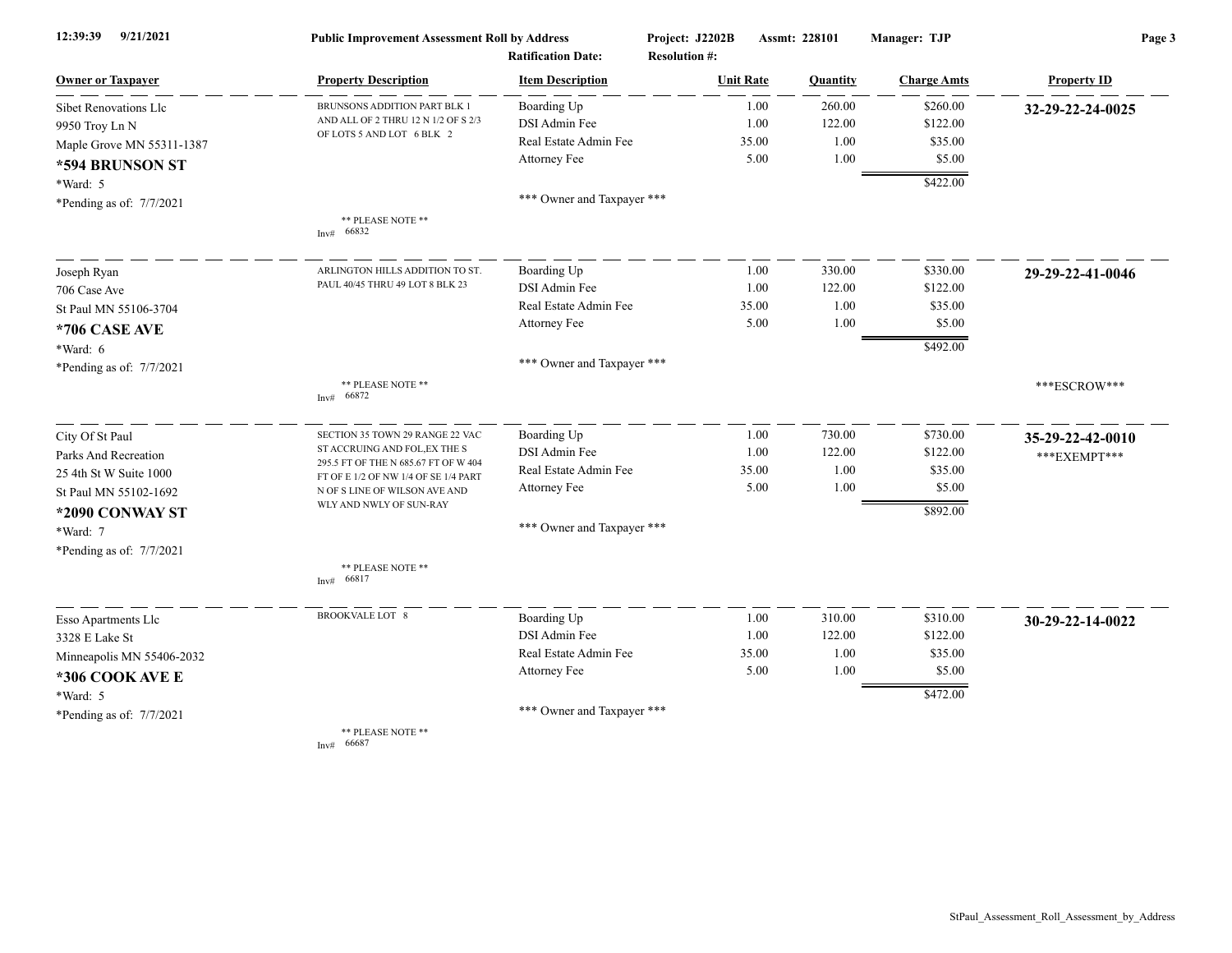| 12:39:39<br>9/21/2021          | <b>Public Improvement Assessment Roll by Address</b><br><b>Ratification Date:</b> |                            | Project: J2202B<br><b>Resolution #:</b> | Assmt: 228101 |          | Manager: TJP       | Page 4             |  |
|--------------------------------|-----------------------------------------------------------------------------------|----------------------------|-----------------------------------------|---------------|----------|--------------------|--------------------|--|
| <b>Owner or Taxpayer</b>       | <b>Property Description</b>                                                       | <b>Item Description</b>    | <b>Unit Rate</b>                        |               | Quantity | <b>Charge Amts</b> | <b>Property ID</b> |  |
| Tou Fang                       | ROLFER'S SUBDIVISION OF BLOCK 75                                                  | Boarding Up                |                                         | 1.00          | 360.00   | \$360.00           | 33-29-22-32-0037   |  |
| Mailee Xiong                   | OF LYMAN DAYTON'S ADDITION TO                                                     | DSI Admin Fee              |                                         | 1.00          | 244.00   | \$244.00           |                    |  |
| 854 Euclid St                  | ST. PAUL SUBJ TO ST PART OF LOTS 7<br>AND 8 NLY OF L RUN W 48 FT PAR              | Real Estate Admin Fee      |                                         | 35.00         | 1.00     | \$35.00            |                    |  |
| St Paul MN 55106-5536          | WITH N L OF SD LOTS AND FROM PT                                                   | Attorney Fee               |                                         | 5.00          | 1.00     | \$5.00             |                    |  |
| *854 EUCLID ST                 | ON E L OF AND 64 6/10 FT S FROM NE                                                |                            |                                         |               |          | \$644.00           |                    |  |
| *Ward: 7                       |                                                                                   | *** Owner and Taxpayer *** |                                         |               |          |                    |                    |  |
| *Pending as of: 7/7/2021       |                                                                                   |                            |                                         |               |          |                    |                    |  |
|                                | ** PLEASE NOTE **                                                                 |                            |                                         |               |          |                    |                    |  |
|                                | 66643<br>Inv#<br>66685<br>Inv#                                                    |                            |                                         |               |          |                    |                    |  |
| John W Huebscher               | G. W. TURNBULL'S SUBDIVISION W                                                    | Boarding Up                |                                         | 1.00          | 1,360.00 | \$1,360.00         | 32-29-22-21-0111   |  |
| 503 Fred St                    | 4O FT OF LOT 8                                                                    | DSI Admin Fee              |                                         | 1.00          | 244.00   | \$244.00           |                    |  |
| St Paul MN 55130-4526          |                                                                                   | Real Estate Admin Fee      |                                         | 35.00         | 1.00     | \$35.00            |                    |  |
| <b>*503 FRED ST</b>            |                                                                                   | Attorney Fee               |                                         | 5.00          | 1.00     | \$5.00             |                    |  |
| *Ward: 5                       |                                                                                   |                            |                                         |               |          | \$1,644.00         |                    |  |
| *Pending as of: 7/7/2021       |                                                                                   | *** Owner and Taxpayer *** |                                         |               |          |                    |                    |  |
|                                | ** PLEASE NOTE **                                                                 |                            |                                         |               |          |                    |                    |  |
|                                | 66729<br>Inv#<br>66816<br>Inv#                                                    |                            |                                         |               |          |                    |                    |  |
| Ayman Tel                      | ASCH'S SUBDIVISION OF BLOCK 92,                                                   | Boarding Up                |                                         | 1.00          | 1,570.00 | \$1,570.00         | 33-29-22-23-0045   |  |
| 4456 Van Buren St Ne           | LYMAN DAYTON'S ADDITION TO ST.                                                    | DSI Admin Fee              |                                         | 1.00          | 122.00   | \$122.00           |                    |  |
| Columbia Heights MN 55421-2951 | PAUL W 35 FT OF LOT 17 BLK 92                                                     | Real Estate Admin Fee      |                                         | 35.00         | 1.00     | \$35.00            |                    |  |
| *879 FREMONT AVE               |                                                                                   | Attorney Fee               |                                         | 5.00          | 1.00     | \$5.00             |                    |  |
| *Ward: 7                       |                                                                                   |                            |                                         |               |          | \$1,732.00         |                    |  |
| *Pending as of: 7/7/2021       |                                                                                   | *** Owner and Taxpayer *** |                                         |               |          |                    |                    |  |
|                                | ** PLEASE NOTE **<br>66732<br>Inv#                                                |                            |                                         |               |          |                    |                    |  |
| Flores Realty Co Llc           | TERRACE PARK ADDITION TO THE                                                      | Boarding Up                |                                         | 1.00          | 310.00   | \$310.00           | 01-28-23-32-0037   |  |
| 36 Dale St S                   | CITY OF ST. PAUL, RAMSEY CO.,                                                     | DSI Admin Fee              |                                         | 1.00          | 122.00   | \$122.00           |                    |  |
| St Paul MN 55102-2608          | MINN. LOTS 11 AND LOT 12 BLK 4                                                    | Real Estate Admin Fee      |                                         | 35.00         | 1.00     | \$35.00            |                    |  |
| *619 GRAND AVE                 |                                                                                   | Attorney Fee               |                                         | 5.00          | 1.00     | \$5.00             |                    |  |
| *Ward: 2                       |                                                                                   |                            |                                         |               |          | \$472.00           |                    |  |
| *Pending as of: 7/7/2021       |                                                                                   | *** Owner and Taxpayer *** |                                         |               |          |                    |                    |  |
|                                | ** PLEASE NOTE **<br>Inv# 66703                                                   |                            |                                         |               |          |                    |                    |  |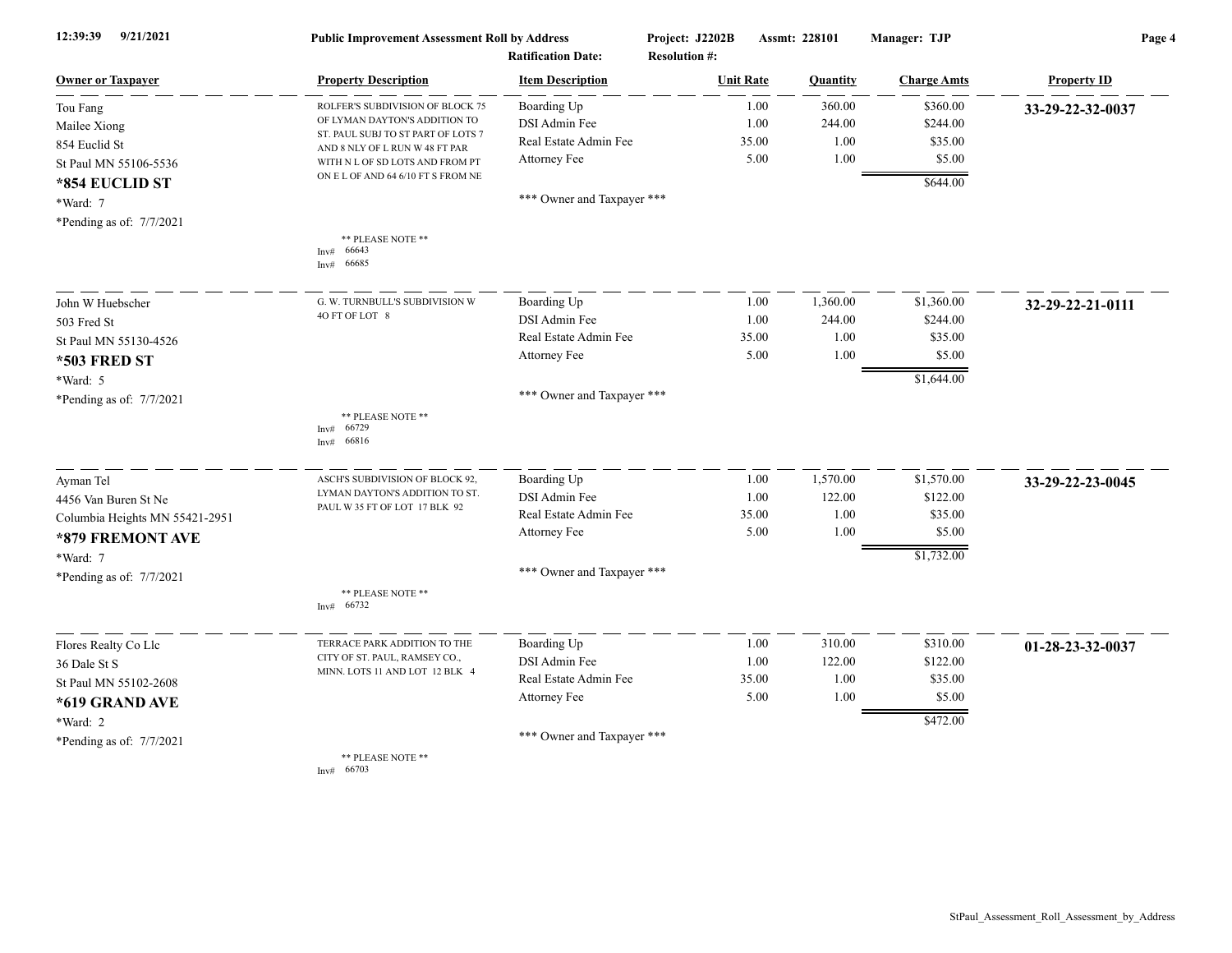| 9/21/2021<br>12:39:39                | <b>Public Improvement Assessment Roll by Address</b>                                  |                                | Project: J2202B      | Assmt: 228101 | Manager: TJP       | Page 5             |  |
|--------------------------------------|---------------------------------------------------------------------------------------|--------------------------------|----------------------|---------------|--------------------|--------------------|--|
|                                      | <b>Ratification Date:</b>                                                             |                                | <b>Resolution #:</b> |               |                    |                    |  |
| <b>Owner or Taxpayer</b>             | <b>Property Description</b>                                                           | <b>Item Description</b>        | <b>Unit Rate</b>     | Quantity      | <b>Charge Amts</b> | <b>Property ID</b> |  |
| Catherine A Fehr                     | ROBERT L. WARE'S EASTERN                                                              | Boarding Up                    | 1.00                 | 790.00        | \$790.00           | 35-29-22-22-0113   |  |
| 7012 Lake Rd                         | HEIGHTS N 58 FT OF S 1/2 OF LOTS 1 &                                                  | DSI Admin Fee                  | 1.00                 | 488.00        | \$488.00           |                    |  |
| Woodbury MN 55125-2433               | 2 & THE S 1/2 OF LOT 3 BLK 2                                                          | Real Estate Admin Fee          | 35.00                | 1.00          | \$35.00            |                    |  |
| *701 HAZEL ST N                      |                                                                                       | Attorney Fee                   | 5.00                 | 1.00          | \$5.00             |                    |  |
| *Ward: 7                             |                                                                                       |                                |                      |               | \$1,318.00         |                    |  |
| *Pending as of: 7/7/2021             |                                                                                       | *** Owner and Taxpayer ***     |                      |               |                    |                    |  |
|                                      | ** PLEASE NOTE **<br>66776<br>Inv#<br>66847<br>Inv#<br>66868<br>Inv#<br>66893<br>Inv# |                                |                      |               |                    |                    |  |
| <b>Bfs Retail Com Operations Llc</b> | ROBERTS & RANDALL'S ADDITION                                                          | Boarding Up                    | 1.00                 | 410.00        | \$410.00           | 31-29-22-43-0026   |  |
| 333 Lake St E                        | TO ST. PAUL NELY 100 FT OF LOT 12 &                                                   | DSI Admin Fee                  | 1.00                 | 122.00        | \$122.00           |                    |  |
| Bloomingdale IL 60108-1193           | NELY 110 FT OF LOTS 13 & LOT 14<br><b>BLK</b> 10                                      | Real Estate Admin Fee          | 35.00                | 1.00          | \$35.00            |                    |  |
| *491 JACKSON ST                      |                                                                                       | Attorney Fee                   | 5.00                 | 1.00          | \$5.00             |                    |  |
| *Ward: 2                             |                                                                                       |                                |                      |               | \$572.00           |                    |  |
| *Pending as of: 7/7/2021             |                                                                                       | *** Owner ***                  |                      |               |                    |                    |  |
| <b>Bridgestone Americias Holding</b> | ROBERTS & RANDALL'S ADDITION                                                          | *** Taxpayer and 3rd Party *** |                      |               |                    | 31-29-22-43-0026   |  |
| Tax Dept                             | TO ST. PAUL NELY 100 FT OF LOT 12 &<br>NELY 110 FT OF LOTS 13 & LOT 14                |                                |                      |               |                    |                    |  |
| Po Box $100$                         | <b>BLK</b> 10                                                                         |                                |                      |               |                    |                    |  |
| La Vergne TN 37086-0100              |                                                                                       |                                |                      |               |                    |                    |  |
| *491 JACKSON ST                      |                                                                                       |                                |                      |               |                    |                    |  |
| *Ward: 2                             |                                                                                       |                                |                      |               |                    |                    |  |
| *Pending as of: $7/7/2021$           |                                                                                       |                                |                      |               |                    |                    |  |
|                                      | ** PLEASE NOTE **<br>66787<br>Inv#                                                    |                                |                      |               |                    | ***ESCROW***       |  |
| Jerome E Kislenger                   | GOVERNOR JOHNSON ADDITION                                                             | Boarding Up                    | 1.00                 | 60.00         | \$60.00            | 28-29-22-13-0078   |  |
| Delores I Kislenger                  | LOT 29 BLK 3                                                                          | DSI Admin Fee                  | 1.00                 | 122.00        | \$122.00           |                    |  |
| 6864 8th Street Ln N                 |                                                                                       | Real Estate Admin Fee          | 35.00                | 1.00          | \$35.00            |                    |  |
| St Paul MN 55128-6224                |                                                                                       | Attorney Fee                   | 5.00                 | 1.00          | \$5.00             |                    |  |
| *1117 JENKS AVE                      |                                                                                       |                                |                      |               | \$222.00           |                    |  |
| *Ward: 6                             |                                                                                       | *** Owner and Taxpayer ***     |                      |               |                    |                    |  |
| *Pending as of: 7/7/2021             |                                                                                       |                                |                      |               |                    |                    |  |
|                                      | ** PLEASE NOTE **                                                                     |                                |                      |               |                    |                    |  |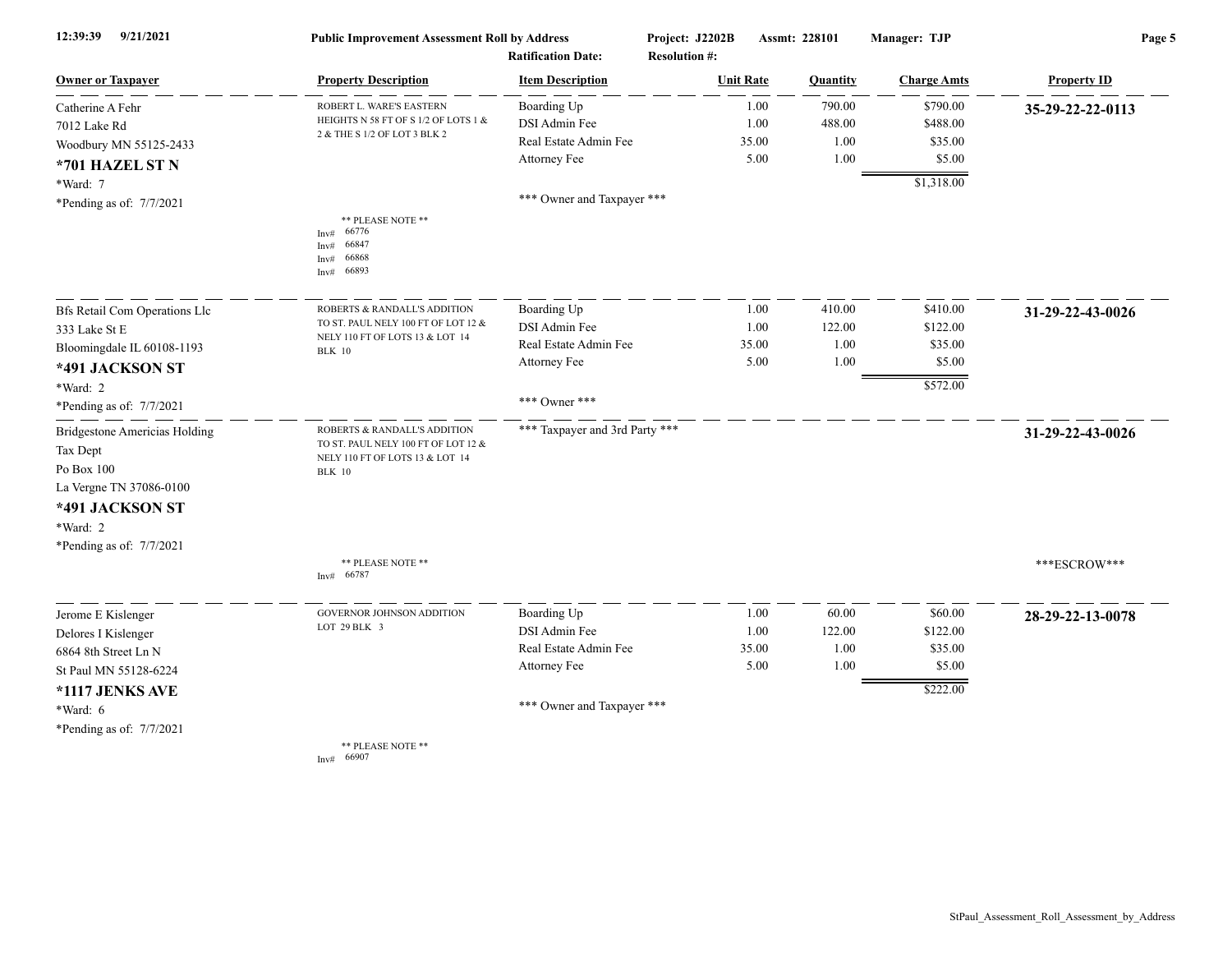| 12:39:39<br>9/21/2021      | <b>Public Improvement Assessment Roll by Address</b><br><b>Ratification Date:</b> |                            | Project: J2202B<br><b>Resolution #:</b> | Assmt: 228101 |          | Manager: TJP       | Page 6             |  |
|----------------------------|-----------------------------------------------------------------------------------|----------------------------|-----------------------------------------|---------------|----------|--------------------|--------------------|--|
| <b>Owner or Taxpayer</b>   | <b>Property Description</b>                                                       | <b>Item Description</b>    | <b>Unit Rate</b>                        |               | Quantity | <b>Charge Amts</b> | <b>Property ID</b> |  |
| Eileen M Ray               | EVANS ADDITION TO THE CITY OF ST.                                                 | Boarding Up                |                                         | 1.00          | 120.00   | \$120.00           | 29-29-22-12-0044   |  |
| John E Ray                 | PAUL LOT 20 BLK 3                                                                 | DSI Admin Fee              |                                         | 1.00          | 122.00   | \$122.00           |                    |  |
| 1219 Bidwell St            |                                                                                   | Real Estate Admin Fee      |                                         | 35.00         | 1.00     | \$35.00            |                    |  |
| St Paul MN 55108-2211      |                                                                                   | Attorney Fee               |                                         | 5.00          | 1.00     | \$5.00             |                    |  |
| *655 JESSAMINE AVE E       |                                                                                   |                            |                                         |               |          | \$282.00           |                    |  |
| *Ward: 6                   |                                                                                   | *** Owner and Taxpayer *** |                                         |               |          |                    |                    |  |
| *Pending as of: $7/7/2021$ |                                                                                   |                            |                                         |               |          |                    |                    |  |
|                            | ** PLEASE NOTE **                                                                 |                            |                                         |               |          |                    |                    |  |
|                            | 66846<br>Inv#                                                                     |                            |                                         |               |          |                    |                    |  |
| Apd Group Inc              | E. M. MACKUBIN'S 2ND ADDITION                                                     | Boarding Up                |                                         | 1.00          | 180.00   | \$180.00           | 28-29-22-23-0225   |  |
| 2640 146th Ln Ne           | LOT 1 BLK 1                                                                       | DSI Admin Fee              |                                         | 1.00          | 122.00   | \$122.00           |                    |  |
| Ham Lake MN 55304-6420     |                                                                                   | Real Estate Admin Fee      |                                         | 35.00         | 1.00     | \$35.00            |                    |  |
| *876 LAWSON AVE E          |                                                                                   | Attorney Fee               |                                         | 5.00          | 1.00     | \$5.00             |                    |  |
| *Ward: 6                   |                                                                                   |                            |                                         |               |          | \$342.00           |                    |  |
| *Pending as of: $7/7/2021$ |                                                                                   | *** Owner and Taxpayer *** |                                         |               |          |                    |                    |  |
|                            | ** PLEASE NOTE **<br>66788<br>Inv#                                                |                            |                                         |               |          |                    |                    |  |
| Dareld J Meggitt           | NEURU AND WALLRAFFS ADDITION                                                      | Boarding Up                |                                         | 1.00          | 570.00   | \$570.00           | 25-29-23-24-0131   |  |
| Patricia J Meggitt         | TO ST. PAUL LOT 11 BLK 1                                                          | DSI Admin Fee              |                                         | 1.00          | 122.00   | \$122.00           |                    |  |
| 1037 Arundel St            |                                                                                   | Real Estate Admin Fee      |                                         | 35.00         | 1.00     | \$35.00            |                    |  |
| St Paul MN 55117-5169      |                                                                                   | Attorney Fee               |                                         | 5.00          | 1.00     | \$5.00             |                    |  |
| *466 LAWSON AVE W          |                                                                                   |                            |                                         |               |          | \$732.00           |                    |  |
| *Ward: 5                   |                                                                                   | *** Owner and Taxpayer *** |                                         |               |          |                    |                    |  |
| *Pending as of: 7/7/2021   |                                                                                   |                            |                                         |               |          |                    |                    |  |
|                            | ** PLEASE NOTE **<br>66786<br>Inv#                                                |                            |                                         |               |          |                    |                    |  |
| Susan Oun Fang             | ARLINGTON HILLS ADDITION TO ST.                                                   | Boarding Up                |                                         | 1.00          | 1,067.51 | \$1,067.51         | 29-29-22-13-0046   |  |
| 1011 Rose Ave E            | PAUL 40/45 THRU 49 W 1/2 OF LOT 14                                                | DSI Admin Fee              |                                         | 1.00          | 244.00   | \$244.00           |                    |  |
| St Paul MN 55106-2735      | AND ALL OF LOT 15 BLK 5                                                           | Real Estate Admin Fee      |                                         | 35.00         | 1.00     | \$35.00            |                    |  |
| *584 MAGNOLIA AVE E        |                                                                                   | Attorney Fee               |                                         | 5.00          | 1.00     | \$5.00             |                    |  |
| *Ward: 6                   |                                                                                   |                            |                                         |               |          | \$1,351.51         |                    |  |
| *Pending as of: 7/7/2021   |                                                                                   | *** Owner and Taxpayer *** |                                         |               |          |                    |                    |  |
|                            | ** PLEASE NOTE **<br>66734<br>Inv#<br>66834<br>Inv#                               |                            |                                         |               |          |                    |                    |  |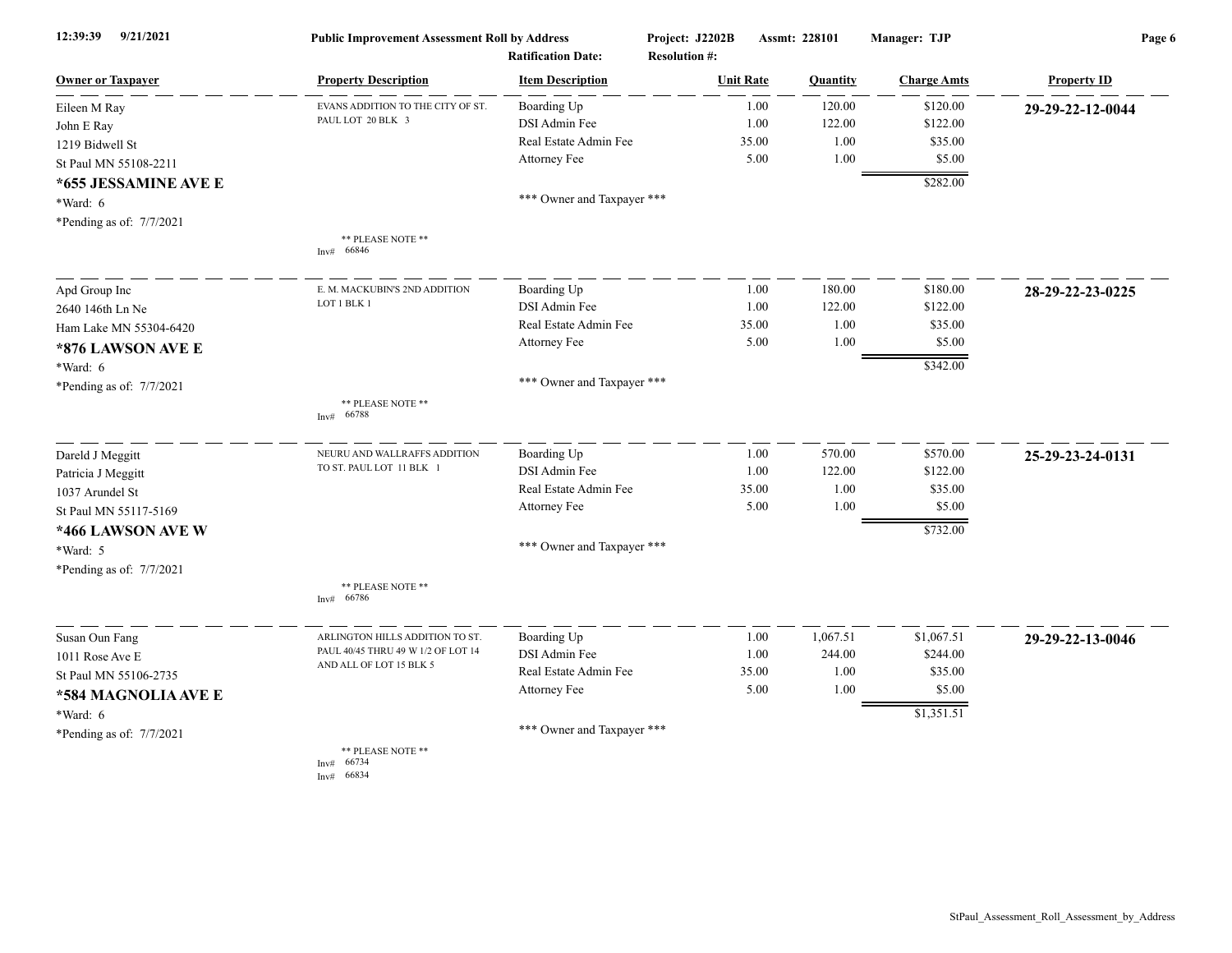| 9/21/2021<br>12:39:39      | <b>Public Improvement Assessment Roll by Address</b><br><b>Ratification Date:</b> |                            | Project: J2202B<br><b>Resolution #:</b> |       | Assmt: 228101 | Manager: TJP       | Page 7             |  |
|----------------------------|-----------------------------------------------------------------------------------|----------------------------|-----------------------------------------|-------|---------------|--------------------|--------------------|--|
| <b>Owner or Taxpayer</b>   | <b>Property Description</b>                                                       | <b>Item Description</b>    | <b>Unit Rate</b>                        |       | Quantity      | <b>Charge Amts</b> | <b>Property ID</b> |  |
| Thomas J Lieberman         | ADAMS ADDITION TO THE CITY OF                                                     | Boarding Up                |                                         | 1.00  | 490.00        | \$490.00           | 34-29-23-33-0101   |  |
| Po Box 40130               | ST. PAUL, RAMSEY COUNTY, MINN.                                                    | DSI Admin Fee              |                                         | 1.00  | 122.00        | \$122.00           |                    |  |
| St Paul MN 55104-8130      | LOT 8 BLK 3                                                                       | Real Estate Admin Fee      |                                         | 35.00 | 1.00          | \$35.00            |                    |  |
| *1519 MARSHALL AVE         |                                                                                   | Attorney Fee               |                                         | 5.00  | 1.00          | \$5.00             |                    |  |
| *Ward: 1                   |                                                                                   |                            |                                         |       |               | \$652.00           |                    |  |
| *Pending as of: $7/7/2021$ |                                                                                   | *** Owner and Taxpayer *** |                                         |       |               |                    |                    |  |
|                            | ** PLEASE NOTE **<br>Inv# 66791                                                   |                            |                                         |       |               |                    |                    |  |
| Kong Sue Xiong             | J. A. AND W. M. STEES ADDITION TO                                                 | Boarding Up                |                                         | 1.00  | 710.00        | \$710.00           | 21-29-22-34-0187   |  |
| 636 Montana Ave E          | ST. PAUL, RAMSEY CO., MINN. LOT 23                                                | DSI Admin Fee              |                                         | 1.00  | 122.00        | \$122.00           |                    |  |
| St Paul MN 55130-3204      | BLK 7                                                                             | Real Estate Admin Fee      |                                         | 35.00 | 1.00          | \$35.00            |                    |  |
| *1029 MARYLAND AVE E       |                                                                                   | Attorney Fee               |                                         | 5.00  | 1.00          | \$5.00             |                    |  |
| *Ward: 6                   |                                                                                   |                            |                                         |       |               | \$872.00           |                    |  |
| *Pending as of: 7/7/2021   |                                                                                   | *** Owner and Taxpayer *** |                                         |       |               |                    |                    |  |
|                            | ** PLEASE NOTE **<br>66818<br>Inv#                                                |                            |                                         |       |               |                    |                    |  |
| Paul D Bates               | E. C. BOWEN'S ADDITION E 2 1/10 FT                                                | Boarding Up                |                                         | 1.00  | 300.00        | \$300.00           | 28-29-22-44-0212   |  |
| 1235 Minnehaha Ave E       | OF LOT 29 AND ALL OF LOT 30 BLK<br>2                                              | DSI Admin Fee              |                                         | 1.00  | 244.00        | \$244.00           |                    |  |
| St Paul MN 55106-4718      |                                                                                   | Real Estate Admin Fee      |                                         | 35.00 | 1.00          | \$35.00            |                    |  |
| *1235 MINNEHAHA AVE E      |                                                                                   | <b>Attorney Fee</b>        |                                         | 5.00  | 1.00          | \$5.00             |                    |  |
| *Ward: 7                   |                                                                                   |                            |                                         |       |               | \$584.00           |                    |  |
| *Pending as of: 7/7/2021   |                                                                                   | *** Owner and Taxpayer *** |                                         |       |               |                    |                    |  |
|                            | ** PLEASE NOTE **<br>66848<br>Inv#<br>66908<br>Inv#                               |                            |                                         |       |               |                    |                    |  |
| Humboldt Llc               | SYNDICATE NO. 5 ADDITION LOT 1                                                    | Boarding Up                |                                         | 1.00  | 140.00        | \$140.00           | 34-29-23-12-0001   |  |
| 393 N Dunlap St Ste Ll34   | BLK 1                                                                             | DSI Admin Fee              |                                         | 1.00  | 122.00        | \$122.00           |                    |  |
| St Paul MN 55104-4202      |                                                                                   | Real Estate Admin Fee      |                                         | 35.00 | 1.00          | \$35.00            |                    |  |
| *1220 MINNEHAHA AVE W      |                                                                                   | Attorney Fee               |                                         | 5.00  | 1.00          | \$5.00             |                    |  |
| *Ward: 4                   |                                                                                   |                            |                                         |       |               | \$302.00           |                    |  |
| *Pending as of: $7/7/2021$ |                                                                                   | *** Owner and Taxpayer *** |                                         |       |               |                    |                    |  |
|                            | ** PLEASE NOTE **<br>Inv# 66866                                                   |                            |                                         |       |               |                    |                    |  |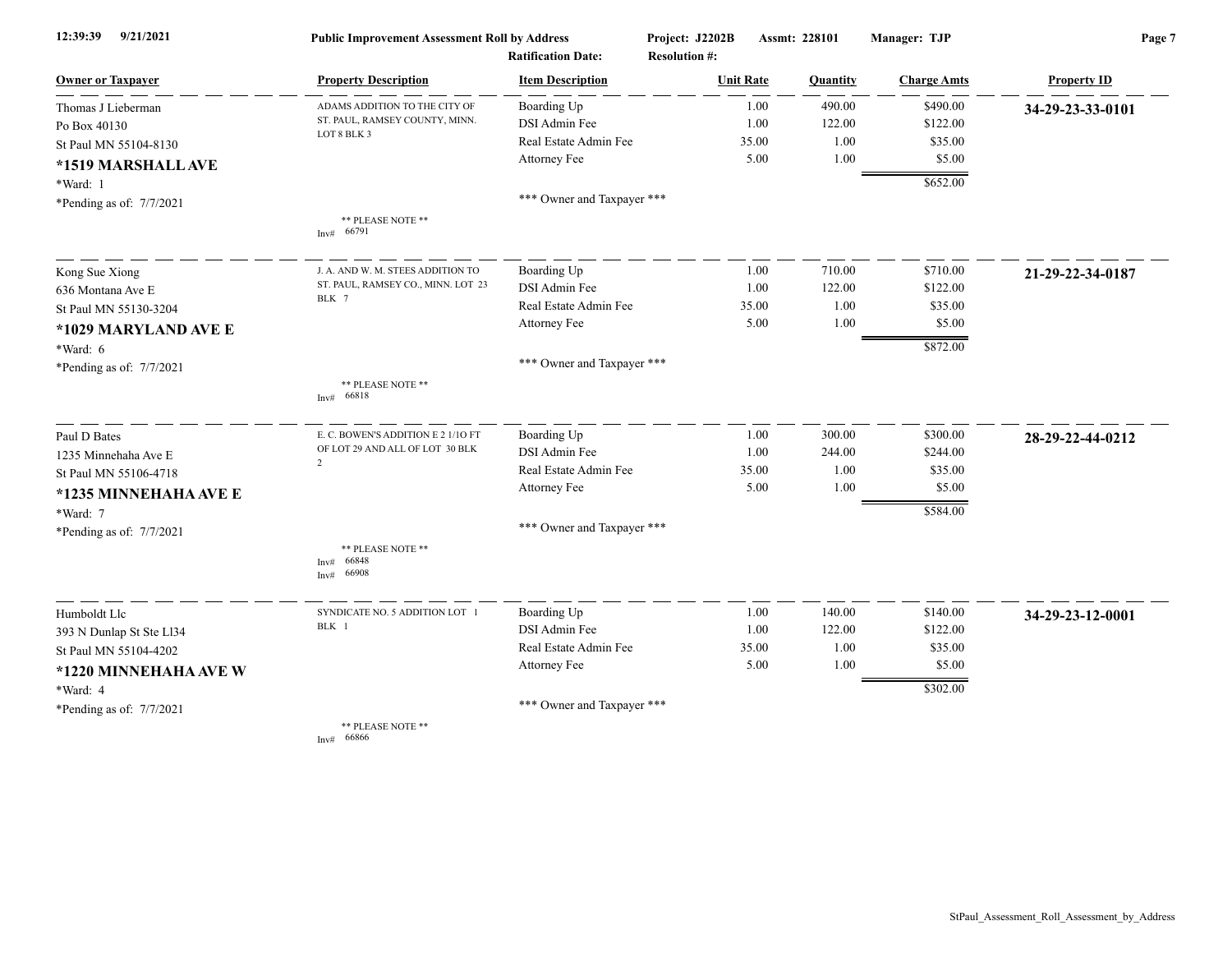| 9/21/2021<br>12:39:39                  | <b>Public Improvement Assessment Roll by Address</b><br><b>Ratification Date:</b> |                            | Project: J2202B<br><b>Resolution #:</b> |                  | Assmt: 228101 | Manager: TJP       | Page 8                     |  |
|----------------------------------------|-----------------------------------------------------------------------------------|----------------------------|-----------------------------------------|------------------|---------------|--------------------|----------------------------|--|
| <b>Owner or Taxpayer</b>               | <b>Property Description</b>                                                       | <b>Item Description</b>    |                                         | <b>Unit Rate</b> | Quantity      | <b>Charge Amts</b> | <b>Property ID</b>         |  |
| Al Nadimi                              | ARLINGTON HILLS ADDITION TO ST.                                                   | Boarding Up                |                                         | 1.00             | 310.00        | \$310.00           | 29-29-22-13-0018           |  |
| 12910 54th Ave N                       | PAUL 40/45 THRU 49 N 35 FT OF LOTS                                                | DSI Admin Fee              |                                         | 1.00             | 122.00        | \$122.00           |                            |  |
| Plymouth MN 55442-1720                 | 16 17 AND LOT 18 BLK 4                                                            | Real Estate Admin Fee      |                                         | 35.00            | 1.00          | \$35.00            |                            |  |
| *1064 PAYNE AVE                        |                                                                                   | Attorney Fee               |                                         | 5.00             | 1.00          | \$5.00             |                            |  |
| *Ward: 6                               |                                                                                   |                            |                                         |                  |               | \$472.00           |                            |  |
| *Pending as of: 7/7/2021               |                                                                                   | *** Owner and Taxpayer *** |                                         |                  |               |                    |                            |  |
|                                        | ** PLEASE NOTE **<br>Inv# 66676                                                   |                            |                                         |                  |               |                    |                            |  |
| 1188 Rice St Llc                       | Subj To Esmt Lots 10 Thru Lot 14 Blk 2                                            | Boarding Up                |                                         | 1.00             | 330.00        | \$330.00           | 30-29-22-22-0177           |  |
| 13850 Guild Ave                        |                                                                                   | DSI Admin Fee              |                                         | 1.00             | 122.00        | \$122.00           |                            |  |
| Apple Valley MN 55124-7653             |                                                                                   | Real Estate Admin Fee      |                                         | 35.00            | 1.00          | \$35.00            |                            |  |
| <b>*1200 RICE ST</b>                   |                                                                                   | Attorney Fee               |                                         | 5.00             | 1.00          | \$5.00             |                            |  |
| *Ward: 5                               |                                                                                   |                            |                                         |                  |               | \$492.00           |                            |  |
| *Pending as of: 7/7/2021               |                                                                                   | *** Owner and Taxpayer *** |                                         |                  |               |                    |                            |  |
|                                        | ** PLEASE NOTE **<br>66735<br>Inv#                                                |                            |                                         |                  |               |                    |                            |  |
| Seritage Src Finance Llc               | WESTERN AREA ADDITION LOT 2                                                       | Boarding Up                |                                         | 1.00             | 310.00        | \$310.00           | 36-29-23-41-0048           |  |
| C/O Real Estate-Property Tax (Bc-169a) | BLK 2                                                                             | DSI Admin Fee              |                                         | 1.00             | 122.00        | \$122.00           |                            |  |
| 500 5th Ave #1530                      |                                                                                   | Real Estate Admin Fee      |                                         | 35.00            | 1.00          | \$35.00            |                            |  |
| New York NY 10110-0002                 |                                                                                   | Attorney Fee               |                                         | 5.00             | 1.00          | \$5.00             |                            |  |
| <b>*425 RICE ST</b>                    |                                                                                   |                            |                                         |                  |               | \$472.00           |                            |  |
| *Ward: 1                               |                                                                                   | *** Owner and Taxpayer *** |                                         |                  |               |                    |                            |  |
| *Pending as of: 7/7/2021               | ** PLEASE NOTE **                                                                 |                            |                                         |                  |               |                    |                            |  |
|                                        | 66869<br>Inv#                                                                     |                            |                                         |                  |               |                    |                            |  |
| Diana Ruth Galaviz                     | IRVINES ADDITION TO WEST ST.                                                      | Boarding Up                |                                         | 1.00             | 1,150.00      | \$1,150.00         | $07 - 28 - 22 - 12 - 0162$ |  |
| 197 Robie St W                         | PAUL LOT 16 BLK 201                                                               | DSI Admin Fee              |                                         | 1.00             | 122.00        | \$122.00           |                            |  |
| St Paul MN 55107-2774                  |                                                                                   | Real Estate Admin Fee      |                                         | 35.00            | 1.00          | \$35.00            |                            |  |
| *197 ROBIE STW                         |                                                                                   | Attorney Fee               |                                         | 5.00             | 1.00          | \$5.00             |                            |  |
| *Ward: 2                               |                                                                                   |                            |                                         |                  |               | \$1,312.00         |                            |  |
| *Pending as of: 7/7/2021               |                                                                                   | *** Owner and Taxpayer *** |                                         |                  |               |                    |                            |  |
|                                        | ** PLEASE NOTE **<br>Inv# 66871                                                   |                            |                                         |                  |               |                    |                            |  |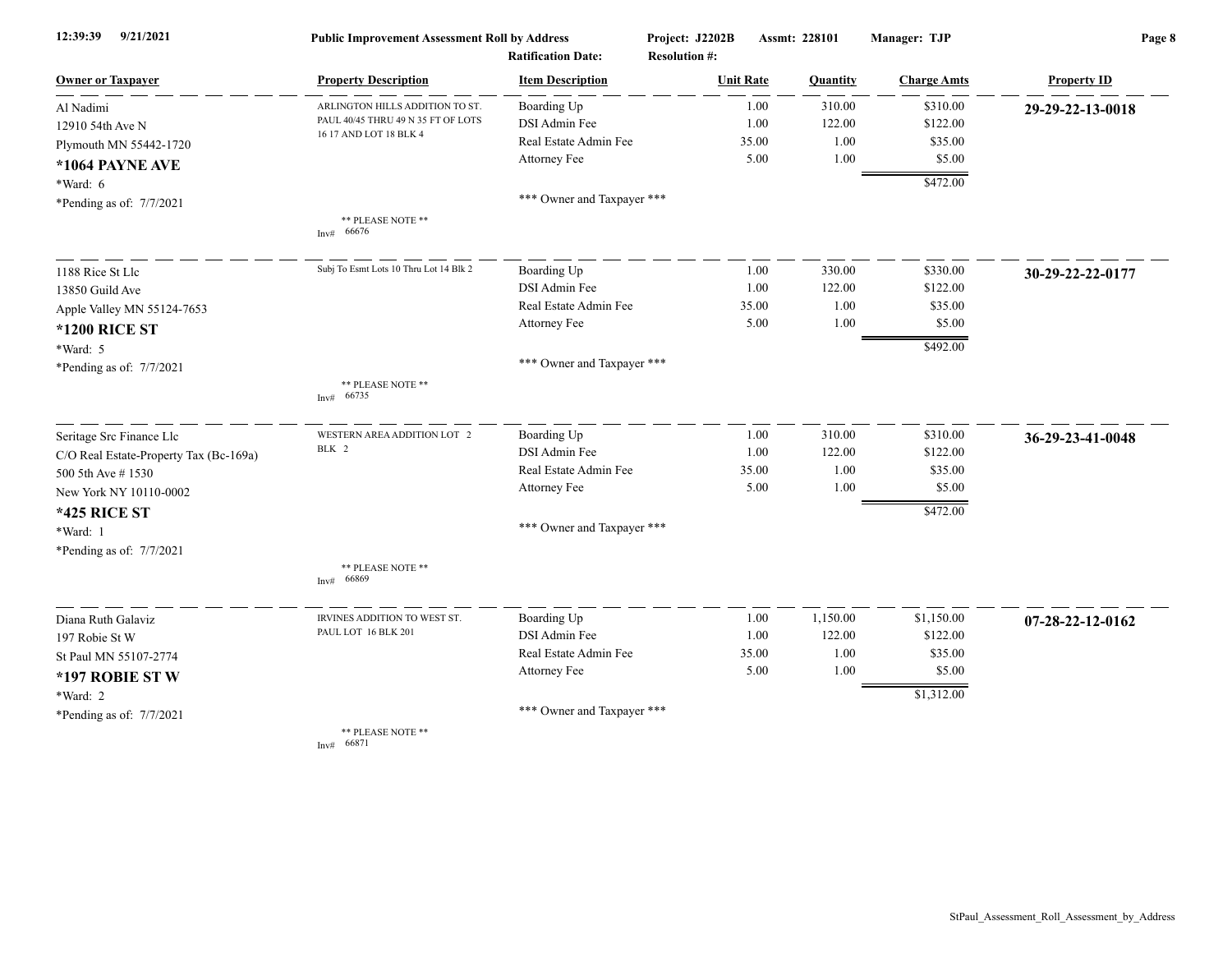| 12:39:39<br>9/21/2021      | <b>Public Improvement Assessment Roll by Address</b><br><b>Ratification Date:</b> |                            | Project: J2202B<br><b>Resolution #:</b> | Assmt: 228101   |                    | Page 9             |  |
|----------------------------|-----------------------------------------------------------------------------------|----------------------------|-----------------------------------------|-----------------|--------------------|--------------------|--|
| <b>Owner or Taxpayer</b>   | <b>Property Description</b>                                                       | <b>Item Description</b>    | <b>Unit Rate</b>                        | <b>Quantity</b> | <b>Charge Amts</b> | <b>Property ID</b> |  |
| Naocha Investments Llc     | KAVANAGH AND DAWSON'S                                                             | Boarding Up                | 1.00                                    | 330.00          | \$330.00           | 19-29-22-11-0035   |  |
| 957 Reaney Ave             | ADDITION TO THE CITY OF ST. PAUL                                                  | DSI Admin Fee              | 1.00                                    | 122.00          | \$122.00           |                    |  |
| St Paul MN 55106-3837      | VAC ST & ALLEY ACCRUING & THE<br>FOL; EX S 33.34 FT, LOT 2 & ALL OF               | Real Estate Admin Fee      | 35.00                                   | 1.00            | \$35.00            |                    |  |
| *1615 SLOAN ST             | LOT 1 BLK 3                                                                       | Attorney Fee               | 5.00                                    | 1.00            | \$5.00             |                    |  |
| *Ward: 5                   |                                                                                   |                            |                                         |                 | \$492.00           |                    |  |
| *Pending as of: 7/7/2021   |                                                                                   | *** Owner and Taxpayer *** |                                         |                 |                    |                    |  |
|                            | ** PLEASE NOTE **<br>66815<br>Inv#                                                |                            |                                         |                 |                    |                    |  |
| C/O Pintchik               | Pts Of Lots 1 And Lot 2 And Vac Alley In                                          | Boarding Up                | 1.00                                    | 310.00          | \$310.00           | 03-28-23-22-0173   |  |
| <b>Buckstar I Llc</b>      | Cardigans Re And Pts Of Lots 9 Thru Lot                                           | DSI Admin Fee              | 1.00                                    | 122.00          | \$122.00           |                    |  |
| 254 Flatbush Ave           | 11 In Bushnells Re Of Blk 3 Blv Add<br>Lying Nwly Of A L Desc Ascom At The        | Real Estate Admin Fee      | 35.00                                   | 1.00            | \$35.00            |                    |  |
| Brooklyn NY 11217-2820     | Sw Cor Of Sd Cardigans Re Th N 0 Deg 3                                            | Attorney Fee               | 5.00                                    | 1.00            | \$5.00             |                    |  |
| *234 SNELLING AVE N        | Min 0 Sec W Along W L Of Sd Cardigans                                             |                            |                                         |                 | \$472.00           |                    |  |
| *Ward: 1                   |                                                                                   | *** Owner and Taxpayer *** |                                         |                 |                    |                    |  |
| *Pending as of: 7/7/2021   |                                                                                   |                            |                                         |                 |                    |                    |  |
|                            | ** PLEASE NOTE **<br>66877<br>Inv#                                                |                            |                                         |                 |                    |                    |  |
| Dean Johnson Holding Lp    | EVERGREEN REARRANGEMENT                                                           | Boarding Up                | 1.00                                    | 780.00          | \$780.00           | 10-28-23-22-0200   |  |
| Barbara Johnson Holding Lp | LOTS 14 AND LOT 15                                                                | DSI Admin Fee              | 1.00                                    | 122.00          | \$122.00           |                    |  |
| 3915 County Road 44        |                                                                                   | Real Estate Admin Fee      | 35.00                                   | 1.00            | \$35.00            |                    |  |
| Minnetrista MN 55364-5972  |                                                                                   | Attorney Fee               | 5.00                                    | 1.00            | \$5.00             |                    |  |
| *360 SNELLING AVE S        |                                                                                   |                            |                                         |                 | \$942.00           |                    |  |
| *Ward: 3                   |                                                                                   | *** Owner and Taxpayer *** |                                         |                 |                    |                    |  |
| *Pending as of: 7/7/2021   |                                                                                   |                            |                                         |                 |                    |                    |  |
|                            | ** PLEASE NOTE **<br>66905<br>Inv#                                                |                            |                                         |                 |                    |                    |  |
| Sharon A Jansa             | MACALESTER VILLAS LOT 19 BLK 2                                                    | Boarding Up                | 1.00                                    | 639.99          | \$639.99           | 09-28-23-11-0042   |  |
| 1686 St Clair Ave          |                                                                                   | DSI Admin Fee              | 1.00                                    | 122.00          | \$122.00           |                    |  |
| St Paul MN 55105-1931      |                                                                                   | Real Estate Admin Fee      | 35.00                                   | 1.00            | \$35.00            |                    |  |
| *1686 ST CLAIR AVE         |                                                                                   | Attorney Fee               | 5.00                                    | 1.00            | \$5.00             |                    |  |
| *Ward: 3                   |                                                                                   |                            |                                         |                 | \$801.99           |                    |  |
| *Pending as of: 7/7/2021   |                                                                                   | *** Owner and Taxpayer *** |                                         |                 |                    |                    |  |
|                            | ** PLEASE NOTE **<br>Inv# $66896$                                                 |                            |                                         |                 |                    |                    |  |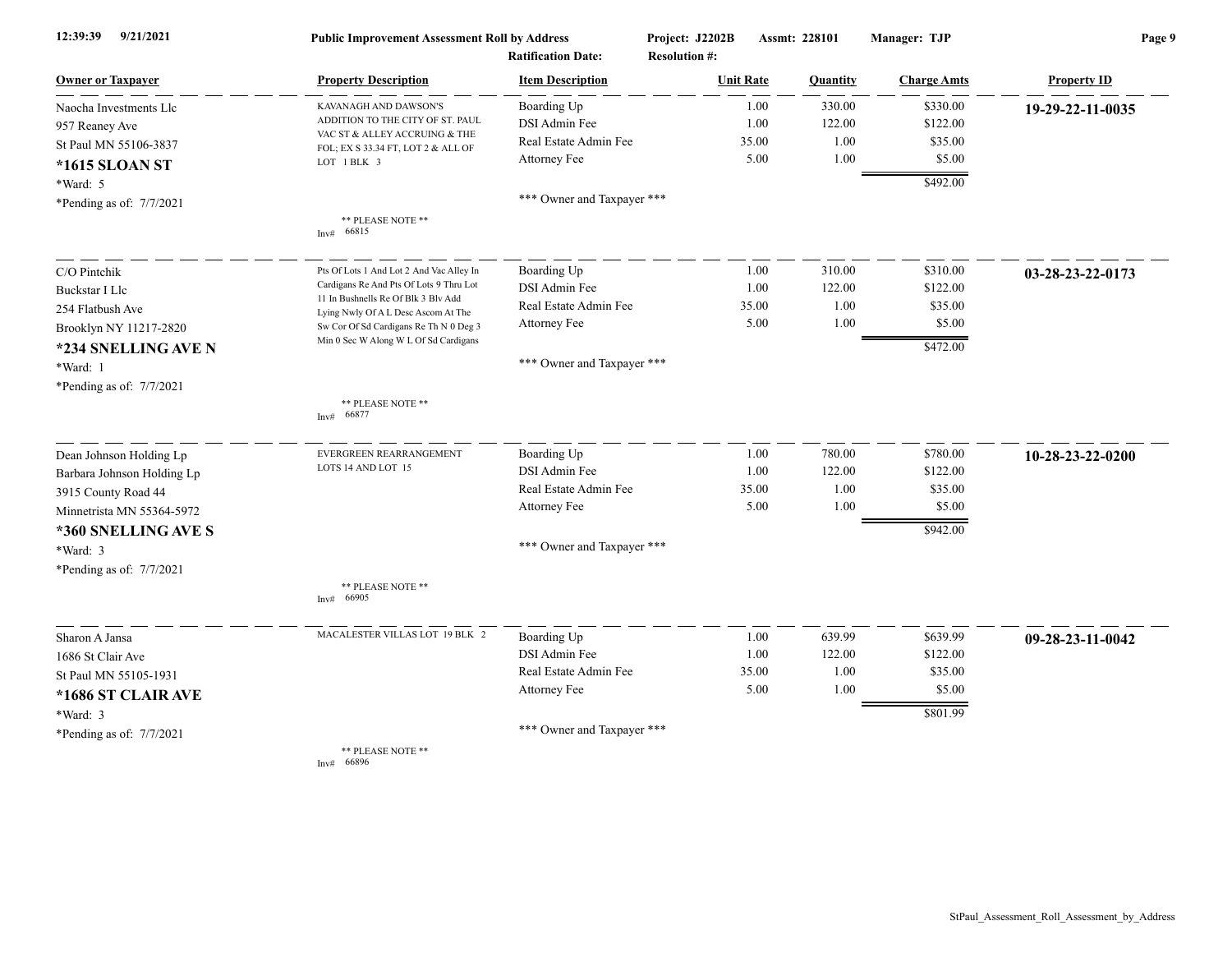| 12:39:39<br>9/21/2021         | <b>Public Improvement Assessment Roll by Address</b><br><b>Ratification Date:</b> |                                | Project: J2202B<br>Assmt: 228101<br><b>Resolution #:</b> |       | Manager: TJP | Page 10            |                    |
|-------------------------------|-----------------------------------------------------------------------------------|--------------------------------|----------------------------------------------------------|-------|--------------|--------------------|--------------------|
| <b>Owner or Taxpayer</b>      | <b>Property Description</b>                                                       | <b>Item Description</b>        | <b>Unit Rate</b>                                         |       | Quantity     | <b>Charge Amts</b> | <b>Property ID</b> |
| Us Bank Trust National Assoc  | THE WEST ST. PAUL REAL ESTATE                                                     | Boarding Up                    |                                                          | 1.00  | 60.00        | \$60.00            | 09-28-22-33-0094   |
| C/O Hudson Homes Mgmt Llc     | AND IMPROVEMENT SYNDICATE                                                         | DSI Admin Fee                  |                                                          | 1.00  | 122.00       | \$122.00           |                    |
| 2711 Haskell Ave Ste 2100     | ADDITION NO. 2 S 2/3 OF LOTS 22 23<br>AND LOT 24 BLK 32                           | Real Estate Admin Fee          |                                                          | 35.00 | 1.00         | \$35.00            |                    |
| Dallas TX 75204-2933          |                                                                                   | Attorney Fee                   |                                                          | 5.00  | 1.00         | \$5.00             |                    |
| *871 STICKNEY ST              |                                                                                   |                                |                                                          |       |              | \$222.00           |                    |
| *Ward: 2                      |                                                                                   | *** Owner and Taxpayer ***     |                                                          |       |              |                    |                    |
| *Pending as of: 7/7/2021      |                                                                                   |                                |                                                          |       |              |                    |                    |
|                               | ** PLEASE NOTE **<br>Inv# 66674                                                   |                                |                                                          |       |              |                    |                    |
| James A Kilau                 | MIDWAY HEIGHTS PART SELY OF A L                                                   | Boarding Up                    |                                                          | 1.00  | 1,170.00     | \$1,170.00         | 28-29-23-34-0130   |
| 2225 Acorn Rd                 | RUN FROM SE COR OF LOT 2 TH NELY                                                  | DSI Admin Fee                  |                                                          | 1.00  | 122.00       | \$122.00           |                    |
| Roseville MN 55113-3853       | 45 7/10 FT TO PT 4 4/10 FT NWLY OF<br>SELY L OF SD LOT TH NELY TO PT ON           | Real Estate Admin Fee          |                                                          | 35.00 | 1.00         | \$35.00            |                    |
| *747 TATUM ST                 | NELY L OF AND 55 5/10 FT CHORD                                                    | Attorney Fee                   |                                                          | 5.00  | 1.00         | \$5.00             |                    |
| *Ward: 4                      | MEASURE FROM NW COR OF SD LOT                                                     |                                |                                                          |       |              | \$1,332.00         |                    |
| *Pending as of: 7/7/2021      |                                                                                   | *** Owner and Taxpayer ***     |                                                          |       |              |                    |                    |
|                               | ** PLEASE NOTE **<br>66702<br>Inv#                                                |                                |                                                          |       |              |                    |                    |
| Rd Management Corporation     | Lot 2 Block 2 of MLS SOCCER                                                       | Boarding Up                    |                                                          | 1.00  | 780.00       | \$780.00           | 34-29-23-32-0015   |
| Attn Virginia Ausburn         | REDEVELOPMENT                                                                     | DSI Admin Fee                  |                                                          | 1.00  | 366.00       | \$366.00           |                    |
| 810 Seventh Ave 10th Fl       | LOT 2 BLK 2                                                                       | Real Estate Admin Fee          |                                                          | 35.00 | 1.00         | \$35.00            |                    |
| New York NY 10019-5876        |                                                                                   | Attorney Fee                   |                                                          | 5.00  | 1.00         | \$5.00             |                    |
| *0 UNIVERSITY AVE W           |                                                                                   |                                |                                                          |       |              | \$1,186.00         |                    |
| *Ward: 1                      |                                                                                   | *** Taxpayer and 3rd Party *** |                                                          |       |              |                    |                    |
| *Pending as of: 7/7/2021      |                                                                                   |                                |                                                          |       |              |                    |                    |
| Rk Midway Shopping Center Llc | Lot 2 Block 2 of MLS SOCCER                                                       | *** Owner ***                  |                                                          |       |              |                    | 34-29-23-32-0015   |
| Co Rd Management Corp         | <b>REDEVELOPMENT</b>                                                              |                                |                                                          |       |              |                    |                    |
| 810 7th Ave                   | LOT 2 BLK 2                                                                       |                                |                                                          |       |              |                    |                    |
| New York NY 10019-5876        |                                                                                   |                                |                                                          |       |              |                    |                    |
| *0 UNIVERSITY AVE W           |                                                                                   |                                |                                                          |       |              |                    |                    |
| *Ward: 1                      |                                                                                   |                                |                                                          |       |              |                    |                    |
| *Pending as of: 7/7/2021      |                                                                                   |                                |                                                          |       |              |                    |                    |
|                               | ** PLEASE NOTE **<br>66673<br>Inv#<br>66718<br>Inv#<br>66731<br>Inv#              |                                |                                                          |       |              |                    |                    |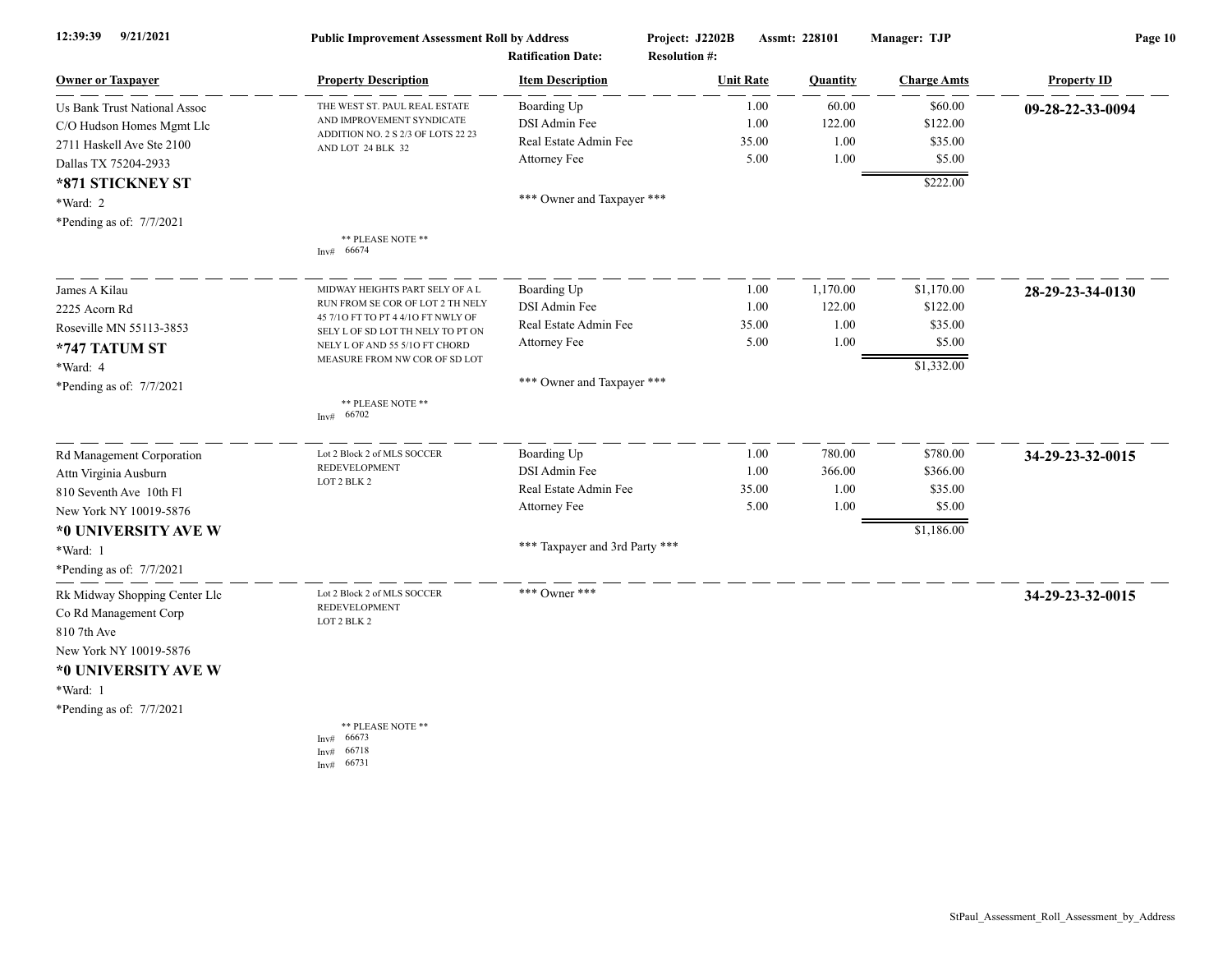| 12:39:39<br>9/21/2021       | <b>Public Improvement Assessment Roll by Address</b>              |                                                      | Project: J2202B<br>Assmt: 228101         |               | Manager: TJP   | Page 11             |                    |
|-----------------------------|-------------------------------------------------------------------|------------------------------------------------------|------------------------------------------|---------------|----------------|---------------------|--------------------|
| <b>Owner or Taxpayer</b>    | <b>Property Description</b>                                       | <b>Ratification Date:</b><br><b>Item Description</b> | <b>Resolution #:</b><br><b>Unit Rate</b> |               | Quantity       | <b>Charge Amts</b>  | <b>Property ID</b> |
|                             |                                                                   |                                                      |                                          |               |                |                     |                    |
| Vade Holdings Lle           | LOTS 4 THRU LOT 6 AND LOTS 11<br>THRU LOT 13 BLK 1                | Boarding Up<br>DSI Admin Fee                         |                                          | 1.00          | 980.00         | \$980.00            | 35-29-23-32-0168   |
| 2418 University Ave W       |                                                                   | Real Estate Admin Fee                                |                                          | 1.00<br>35.00 | 244.00<br>1.00 | \$244.00<br>\$35.00 |                    |
| St Paul MN 55114-1706       |                                                                   | Attorney Fee                                         |                                          | 5.00          | 1.00           | \$5.00              |                    |
| *1058 UNIVERSITY AVE W      |                                                                   |                                                      |                                          |               |                |                     |                    |
| *Ward: 1                    |                                                                   |                                                      |                                          |               |                | \$1,264.00          |                    |
| *Pending as of: 7/7/2021    |                                                                   | *** Owner and Taxpayer ***                           |                                          |               |                |                     |                    |
|                             | ** PLEASE NOTE **<br>66895<br>Inv#<br>66906<br>Inv#               |                                                      |                                          |               |                |                     |                    |
|                             |                                                                   |                                                      |                                          |               |                |                     |                    |
| Cindy Funes Trustee         | BRIGHTWOOD PARK PART OF LOT 16<br>LYING WLY OF A LINE RUN FROM A  | Boarding Up                                          |                                          | 1.00          | 330.00         | \$330.00            | 33-29-23-14-0078   |
| David A Gray Trustee        | PT ON SL OF LOT 16 DIST 7.47 FT W                                 | DSI Admin Fee                                        |                                          | 1.00          | 122.00         | \$122.00            |                    |
| 790 Cleveland Ave S Ste 205 | FROM SE COR THEREOF TO A PT ON                                    | Real Estate Admin Fee                                |                                          | 35.00         | 1.00           | \$35.00             |                    |
| St Paul MN 55116-3845       | NL OF LOT 16 DIST 7.18 FT W FROM                                  | Attorney Fee                                         |                                          | 5.00          | 1.00           | \$5.00              |                    |
| *1639 UNIVERSITY AVE W      | NE COR THEREOF AND THERE TERM                                     |                                                      |                                          |               |                | \$492.00            |                    |
| *Ward: 4                    |                                                                   | *** Owner and Taxpayer ***                           |                                          |               |                |                     |                    |
| *Pending as of: 7/7/2021    |                                                                   |                                                      |                                          |               |                |                     |                    |
|                             | ** PLEASE NOTE **<br>66870<br>Inv#                                |                                                      |                                          |               |                |                     |                    |
| 2429 University Ave Llc     | AUDITOR'S SUBDIVISION NO. 4 ST.                                   | Boarding Up                                          |                                          | 1.00          | 420.00         | \$420.00            | 29-29-23-34-0020   |
| C/O Groundspeed Management  | PAUL, MINN. SWLY 25 FT OF LOT 11 &                                | DSI Admin Fee                                        |                                          | 1.00          | 122.00         | \$122.00            |                    |
| 4951 W 77th St W Ste 34     | EX SELY 121.57 FT MOL THE SWLY 25<br>FT OF LOT 10 & ALL OF LOT 22 | Real Estate Admin Fee                                |                                          | 35.00         | 1.00           | \$35.00             |                    |
| Edina MN 55435-4802         |                                                                   | Attorney Fee                                         |                                          | 5.00          | 1.00           | \$5.00              |                    |
| *2429 UNIVERSITY AVE W      |                                                                   |                                                      |                                          |               |                | \$582.00            |                    |
| *Ward: 4                    |                                                                   | *** Owner and Taxpayer ***                           |                                          |               |                |                     |                    |
| *Pending as of: 7/7/2021    |                                                                   |                                                      |                                          |               |                |                     |                    |
|                             | ** PLEASE NOTE **<br>66874<br>Inv#                                |                                                      |                                          |               |                |                     |                    |
| Hillcrest Center Llc        | HILLCREST CENTER PLAT 2 LOT 1                                     | Boarding Up                                          |                                          | 1.00          | 500.00         | \$500.00            | 23-29-22-22-0049   |
| Co Madison Equities         | BLK 7                                                             | DSI Admin Fee                                        |                                          | 1.00          | 122.00         | \$122.00            |                    |
| 375 Jackson St Ste 700w     |                                                                   | Real Estate Admin Fee                                |                                          | 35.00         | 1.00           | \$35.00             |                    |
| St Paul MN 55101-1810       |                                                                   | Attorney Fee                                         |                                          | 5.00          | 1.00           | \$5.00              |                    |
| *1600 WHITE BEAR AVE N      |                                                                   |                                                      |                                          |               |                | \$662.00            |                    |
| $*Ward: 6$                  |                                                                   | *** Owner and Taxpayer ***                           |                                          |               |                |                     |                    |
|                             |                                                                   |                                                      |                                          |               |                |                     |                    |
| *Pending as of: $7/7/2021$  | ** PLEASE NOTE **                                                 |                                                      |                                          |               |                |                     |                    |